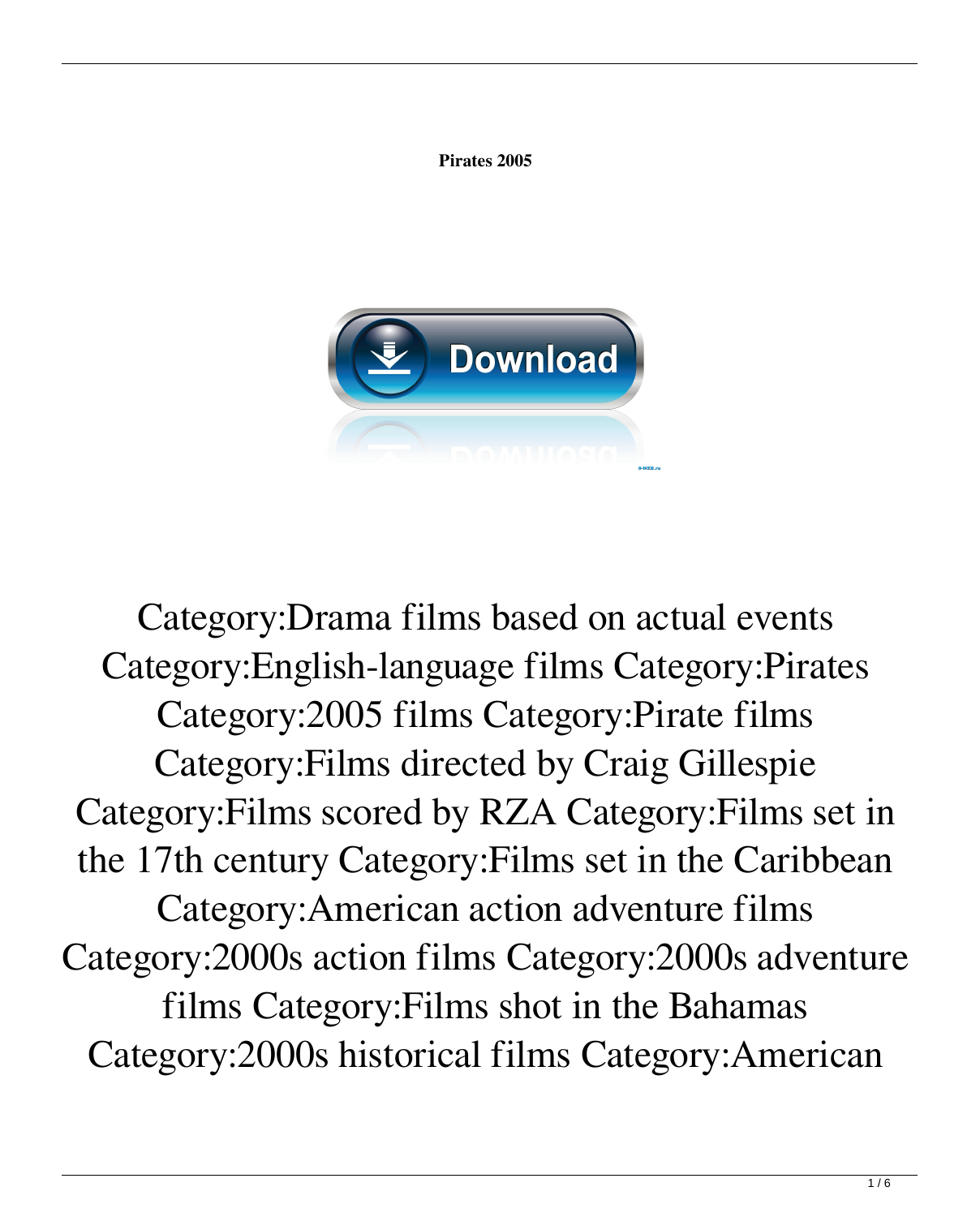historical films Category:Lakeshore Entertainment films Category:Underwater action films Category:Paramount Pictures films Category:American filmsThe San Francisco Bay Area is a hotbed for creative people. It's home to the Bay Area Art Institute, the M.F.A. Art Institute, and a number of excellent art schools. And it's known for its music scene, from the Fillmore and the Crocodile Cafe in the '60s to the current hotbed of the Mission and 24th Street. But the area is also home to a number of less recognized institutions. Take the offices of the '80s pop band Veruca Salt, which was known for songs like "Eenie Meenie" and "Cannonball" and contained three members who went on to record successful solo albums. For the band's bassist, Steve Hanft, it's a lowkey office full of bohemian-style posters. But for the last 18 years, it's been the site of a secret cabal of almost 300 individuals who swap stories and plans and ideas and dreams. Every other week, they get together for a study group, called the Anomaly, that meets for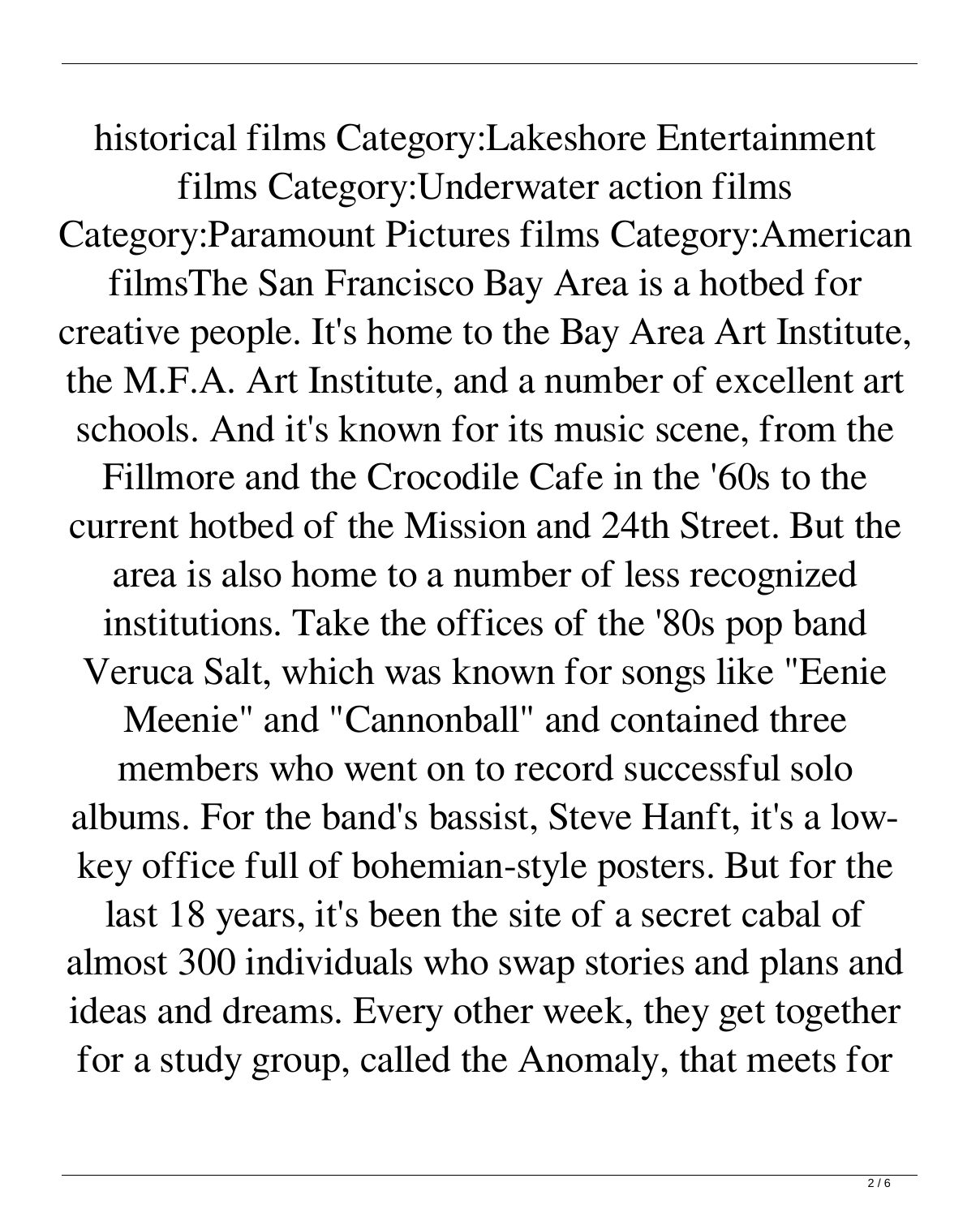two hours. They're all musicians, writers, designers, scientists, mathematicians, and businesspeople. They're all people who think they're artists, and they're all turned on by the idea of being a part of something greater than themselves. "If a bunch of different people come together and form a group that has a mission or a purpose or a goal, a lot of times, it's the way for someone else to join the group," says Anomaly participant Joshua Mendelson. "I think it helps us realize that we have the capacity to create something of value and to improve the world, that we have something to contribute to the world that's bigger than our individual selves." While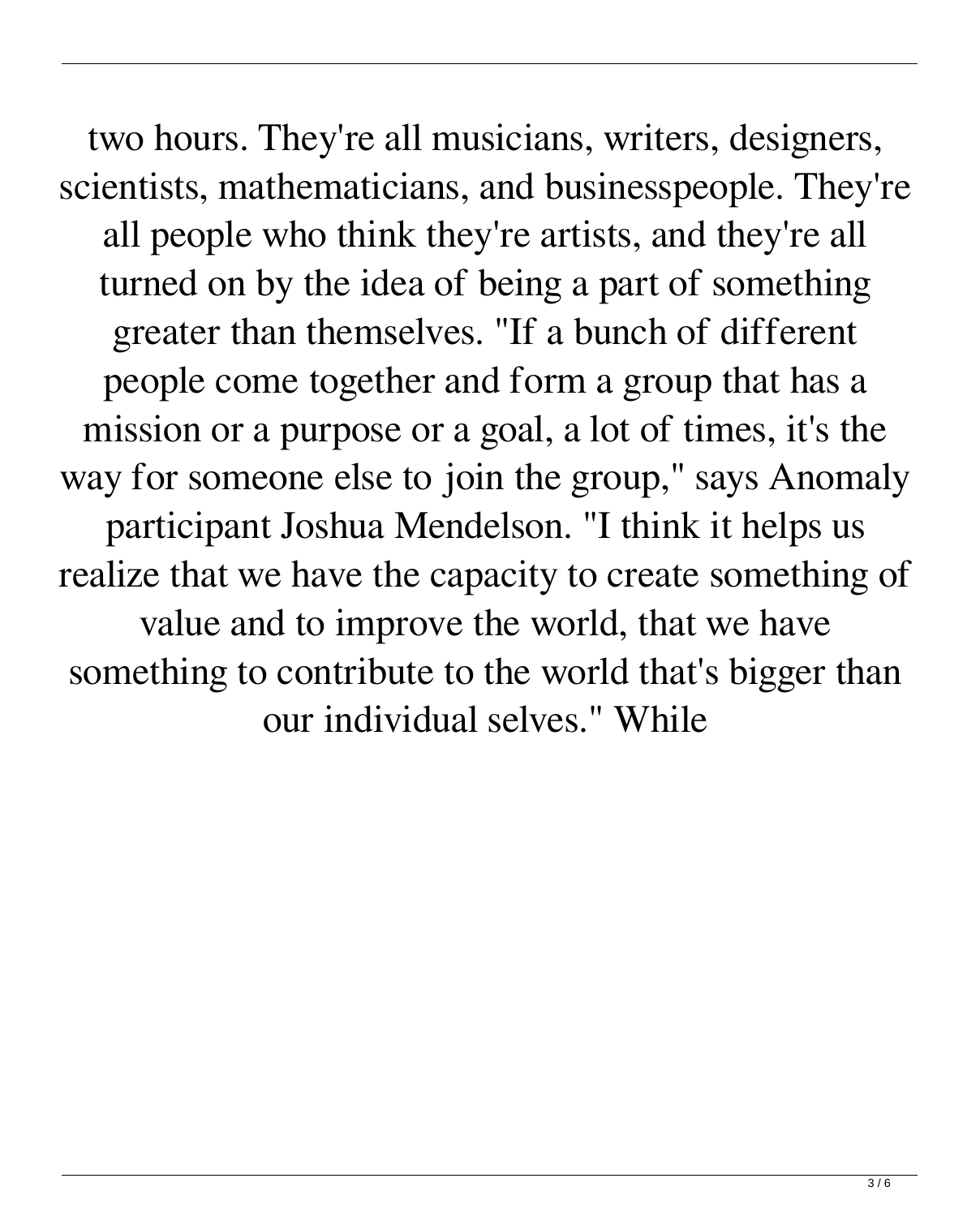## pirates 2 2005 "Pirates (2005)", a horror comedy movie directed by Alexandre Aja and starring Johnny

Depp, Geoffrey Rush, Orlando Bloom, Geoffrey Cantor and Lara Pulver, was released in the United States on October 26, 2005. Jump to the Crew (Click  $"Crew") \rightarrow Director. IMDb. : crew. IMDb. ;: staff :$ writers : actors : directors : music : producers : : title. Pirates (Video 2005) (Cast and Crew). IMDb. Introduction. A few months after Rami Malek's historic role as Freddie Mercury in Bohemian Rhapsody, he brings his alchemy to another role that has dazzled audiences for the last 30 years. In Pirates of the Caribbean: Dead Men Tell No Tales, Malek plays Jack Sparrow, a carefree pirate who, upon inheriting a cursed treasure map, embarks on a hunt for the fabled Fountain of Youth. He finds it with Barbossa (Geoffrey Rush), a pirate who only desires the bounty of its power. But this is a far cry from what fans of the franchise may expect. "Pirates (2005)" was released in the United States on October 26, 2005. The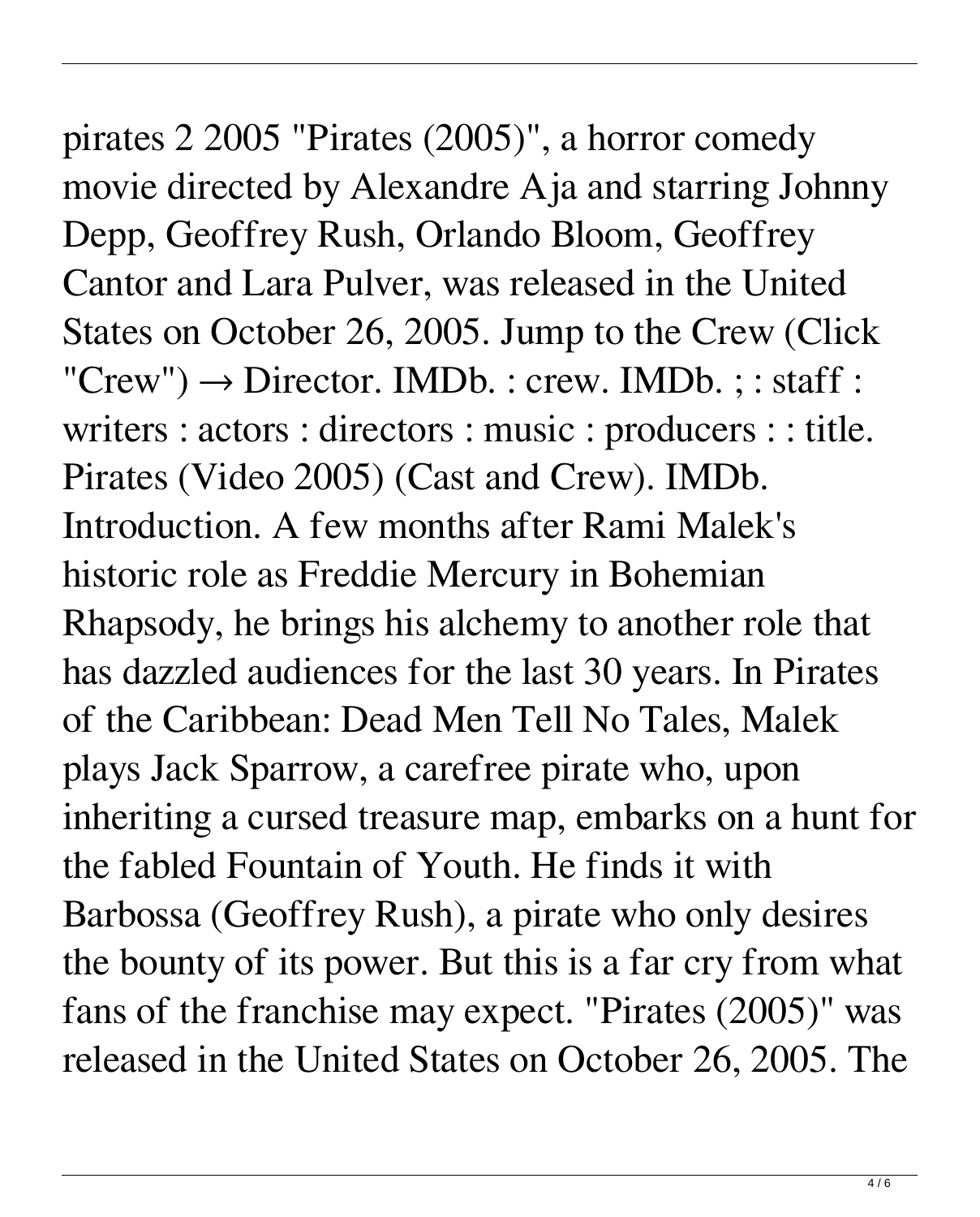movie was written and directed by Alexandre Aja, with a screenplay by Stuart Beattie, story by Jeffrey Boam, and produced by Jerry Bruckheimer. Christina Aguilera and Joe Jonas covered "Last Stand" by John Lennon during the 2011 NHL Stadium Series game. Over the duration of the day, a seemingly small act turned into a viral phenomenon. The version covered by Aguilera and Jonas was actually recorded as the opening theme for the film Pirates of the Caribbean: At World's End. Aguilera's version of the song was released on April 1, 2011. The video was filmed at the Audio Video Unlimited (AVU) studios in Culver City, California. Many of the scenes were shot inside the studio's large soundstage where sets and backdrops were used for the movie. The video features many scenes involving the band's "Party in the U.S.A." concert in Los Angeles in front of an audience of 50,000 fans, along with intercut scenes of the band members preparing for their live show at the International Center for the Performing Arts in Manila,